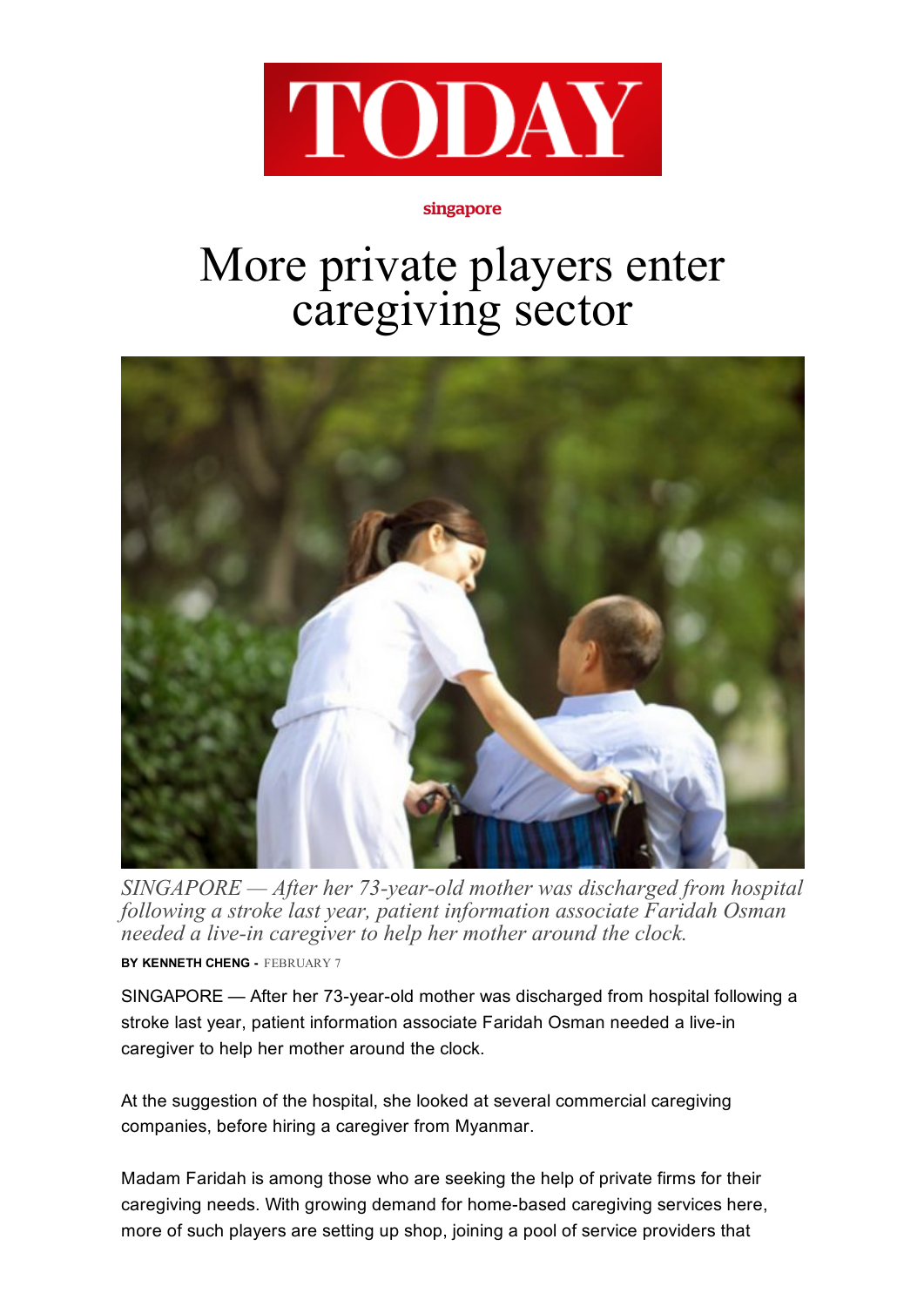includes non-profits and companies well established in the nursing home sector.

The services offered cut across a wide spectrum, from professional medical assistance provided by doctors to those offering companionship and basic hygiene care, such as bathing.

Earlier this week, Singapore-based start-up Caregiver Asia launched a portal to match those seeking care services, such as at-home care, with qualified care professionals. Other newer private players include Care Visions Singapore and Active Global Specialised Caregivers.

Non-profit organisations that have been providing caregiving services for decades said they welcome the entry of private players to fill a gap in services.

Dr R Akhileswaran, HCA Hospice Care chief executive officer and medical director, said existing service providers would not be able to cope if there was an exponential increase in caregiving needs. But he cautioned that the qualifications and experience of the caregivers should be ascertained.

Mr Manmohan Singh, director of AWWA Centre for Caregivers, said the funds and talent non-profit organisations can tap are constrained by existing funding models and competition for a finite talent pool. The growing number of commercial firms is a positive development, so long as they deliver dependable and high-quality service, he added.

## Growing demand

Active Global Specialised Caregivers said it receives an average of 25 to 50 calls a day, up from five to 10 calls per day about one-and-a-half years ago, while Comfort Keepers receives an average of five calls a day for their services, up from about two per day when it was established in 2006.

Hiring amid a labour crunch is a challenge, firms said. Dr Madeleine Chew, founder of MW Medical, said few locals are keen to work in home care and the challenge is compounded by the government quotas on foreign manpower.

To bring in its foreign nurses and nursing aides, Active Global Specialised Caregivers applies for Foreign Domestic Worker work permits.

## Quality standards needed

Mdm Faridah, 47, found her Burmese caregiver from Active Global, but not before she interviewed a number of candidates who she felt did not meet her expectations. "They cannot do the work. (They gave us) a lot of reasons … they cannot do this, they cannot do that," she said.